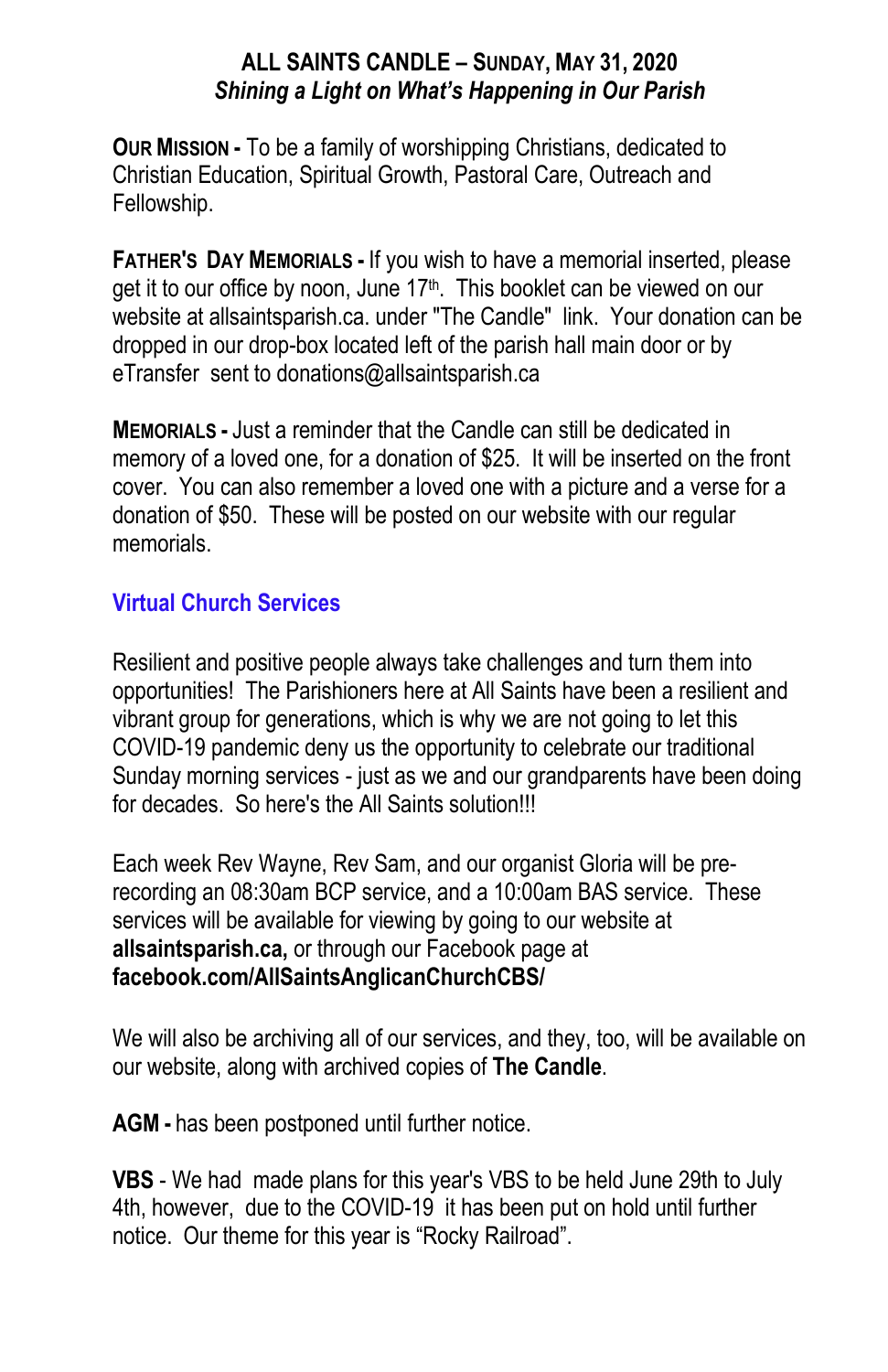**YOUTH MINISTRY -** Will resume after Covid -19 has ended.

#### **MEMORIAM - GENERAL FUND**

 In loving memory of **Edward Bussey** (remembering his birthday on June 1st by Ken, Loretta Scott and Family

#### **MEMORIAM - CEMETERY FUND**

 In loving memory of **Dad- Edward Bussey** (remembering his birthday on June 1<sup>st</sup> from Elizabeth, Jim Tilley and Family